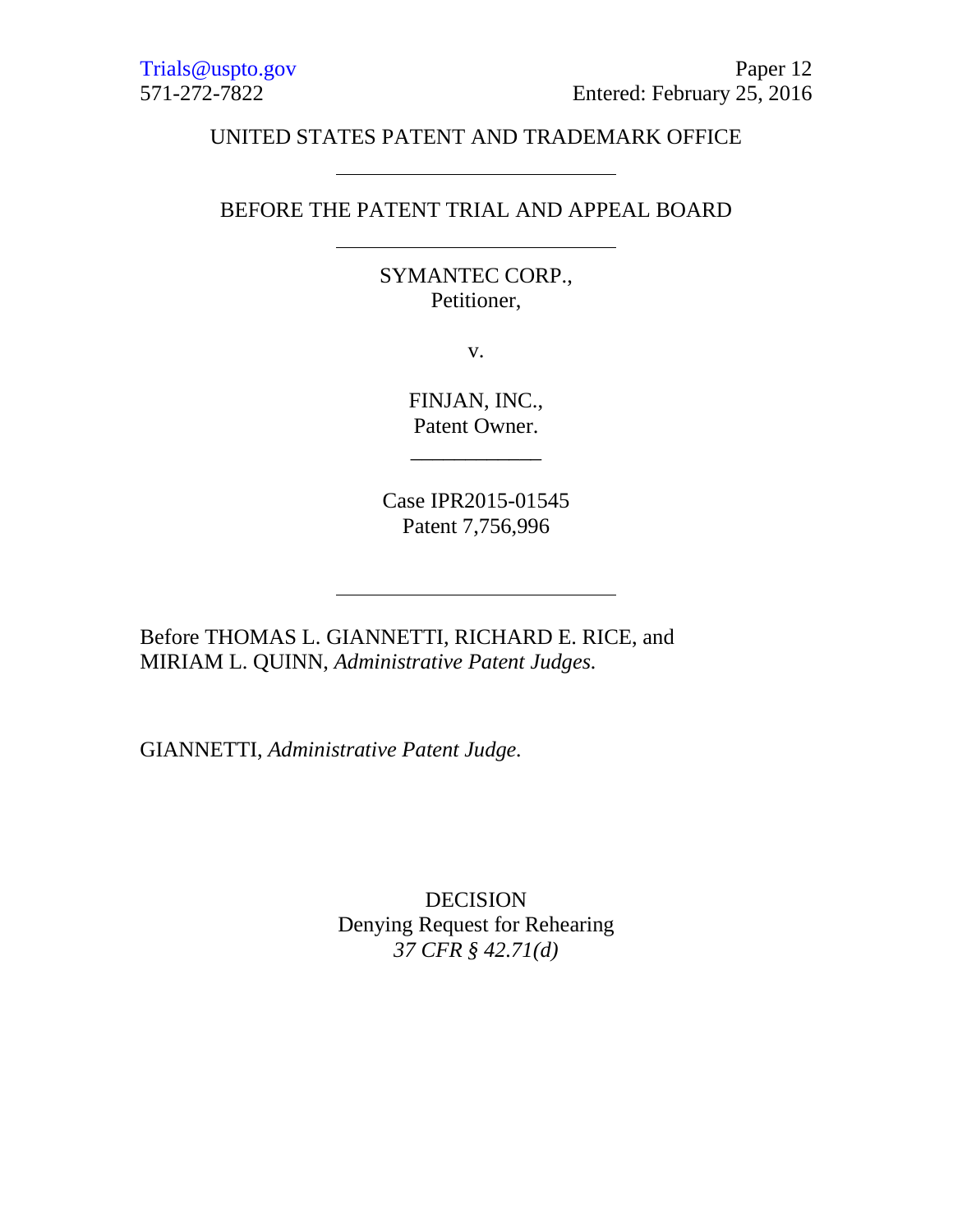#### INTRODUCTION

Symantec Corporation ("Petitioner") filed a Petition pursuant to 35 U.S.C. §§ 311–319 to institute an *inter partes* review of claims 1–7 (all claims) of U.S. Patent No 7,756,996, issued on July 13, 2010 (Ex. 1001, "the '996 patent"). Paper 1 ("Pet."). Finjan, Inc. ("Patent Owner") filed a Preliminary Response. Paper 8 ("Prelim. Resp."). In our Decision dated January 14, 2016, we denied the Petition as to all claims. Paper 10 ("Decision").

Petitioner requests "partial" reconsideration of our Decision. Paper 11 ("Req. Reh'g"). Petitioner limits its request to independent claims 4 and 7, and dependent claims 5 and 6. Req. Reh'g 2. Petitioner's stated grounds for rehearing are that (1) in denying trial as to claim 7, the Board relied on limitations not recited in the claim; (2) the Board improperly limited claim 7 to a particular embodiment; (3) the Board's "implicit" construction of the term "management data" is improper; and (4) the Board improperly limited independent claim 4.

For the reasons that follow, Petitioner's request for rehearing is denied.

#### ANALYSIS

The applicable standard for a request for rehearing is set forth in 37 C.F.R. § 42.71(d), which provides in relevant part:

A party dissatisfied with a decision may file a request for rehearing, without prior authorization from the Board. The burden of showing a decision should be modified lies with the party challenging the decision. The request must specifically identify all matters the party believes the Board misapprehended or overlooked, and the place where each matter was previously addressed in a motion, an opposition, or a reply.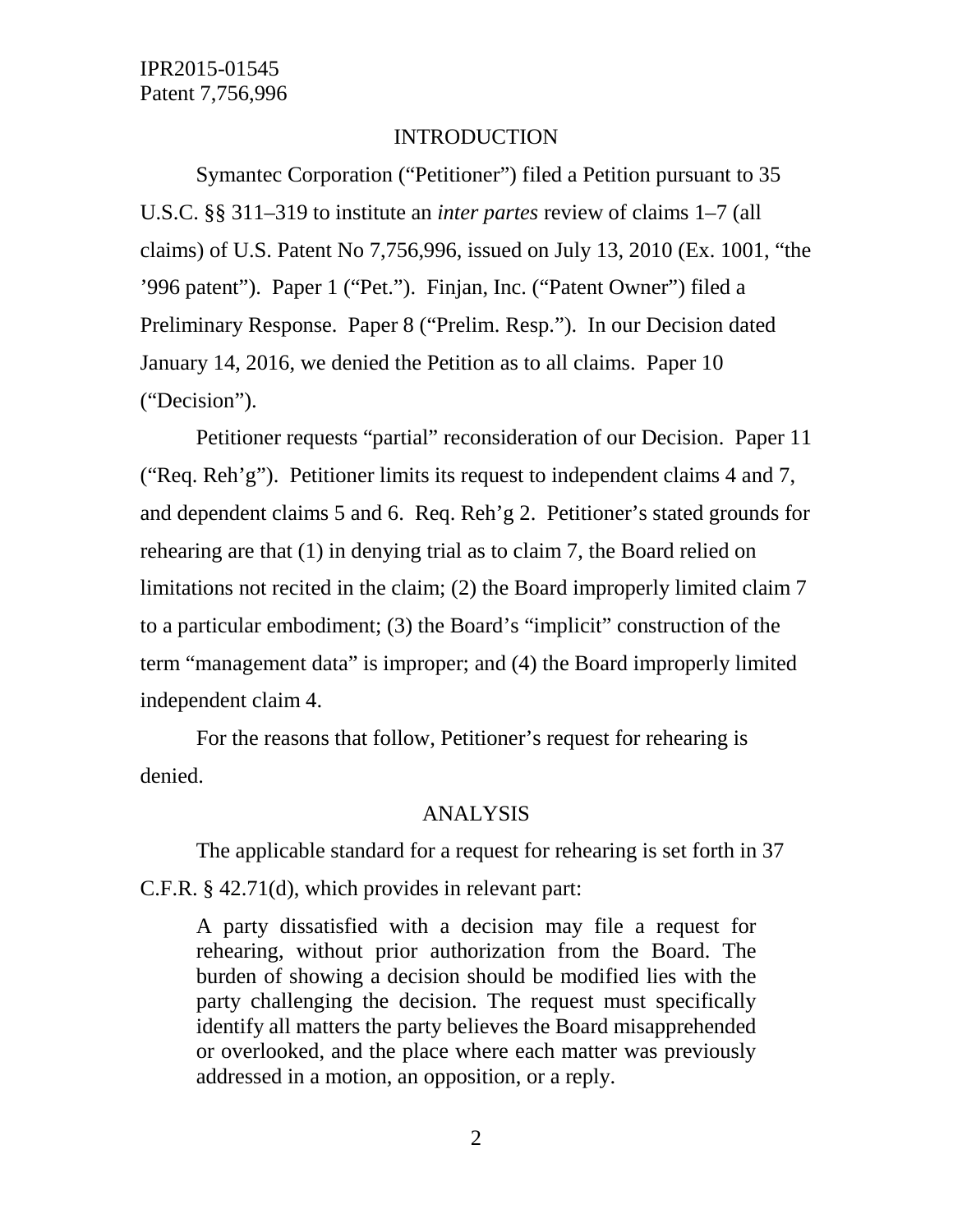1. *Claim 7 - Reliance on Limitations not Recited*

Petitioner contends that in our Decision, we relied on two limitations not recited in claim 7 in distinguishing that claim from Bavadekar (Pub. No. US 2003/0009571). Req. Reh'g 3–4. Those limitations are "serveroriginated" and "receiving from a management server computer." *Id.*

As we pointed out in our Decision, Petitioner did not provide claimby-claim, element-by-element claim charts demonstrating how each individual claim limitation is met by Bavadekar, or by any of the other references relied upon in the Petition. Decision 12. Thus, Petitioner did not provide an analysis of claim 7 separate from claim 4 or any other claim.

As the rehearing request acknowledges, Petitioner provided a chart showing the limitations of claims 1, 4, and 7 in a side-by-side format. Req. Reh'g 13–14; Pet. 7–8. In presenting that chart, Petitioner explained the purpose as follows:

The text of the three challenged independent claims (1, 4, and 7) is reproduced in the chart below. For ease of reference, labels have been assigned to each limitation, such as 1[P] which refers to the preamble of claim 1 and 4[G] which refers to the final step of claim 4*. Other than the claim format (i.e., system, method and computer-readable storage medium), independent claims 1, 4, and 7 recite substantially similar limitations.* The only meaningful difference is that claim 1 is directed to a system and further requires a "network gateway computer storing a network gateway communicator," to communicate with a client, management server, and HTTP server, and data "embedders" and "extractors" on the client and gateway. *Thus, where applicable, these claims are discussed together herein.*

Pet. 6–7 (emphasis added; bracketed material in original).

As indicated, Petitioner's chart assigned a label to each limitation, and equated many of the limitations that appear in all three independent claims. For example, claim element [B] in claim 4 recites, "receiving server-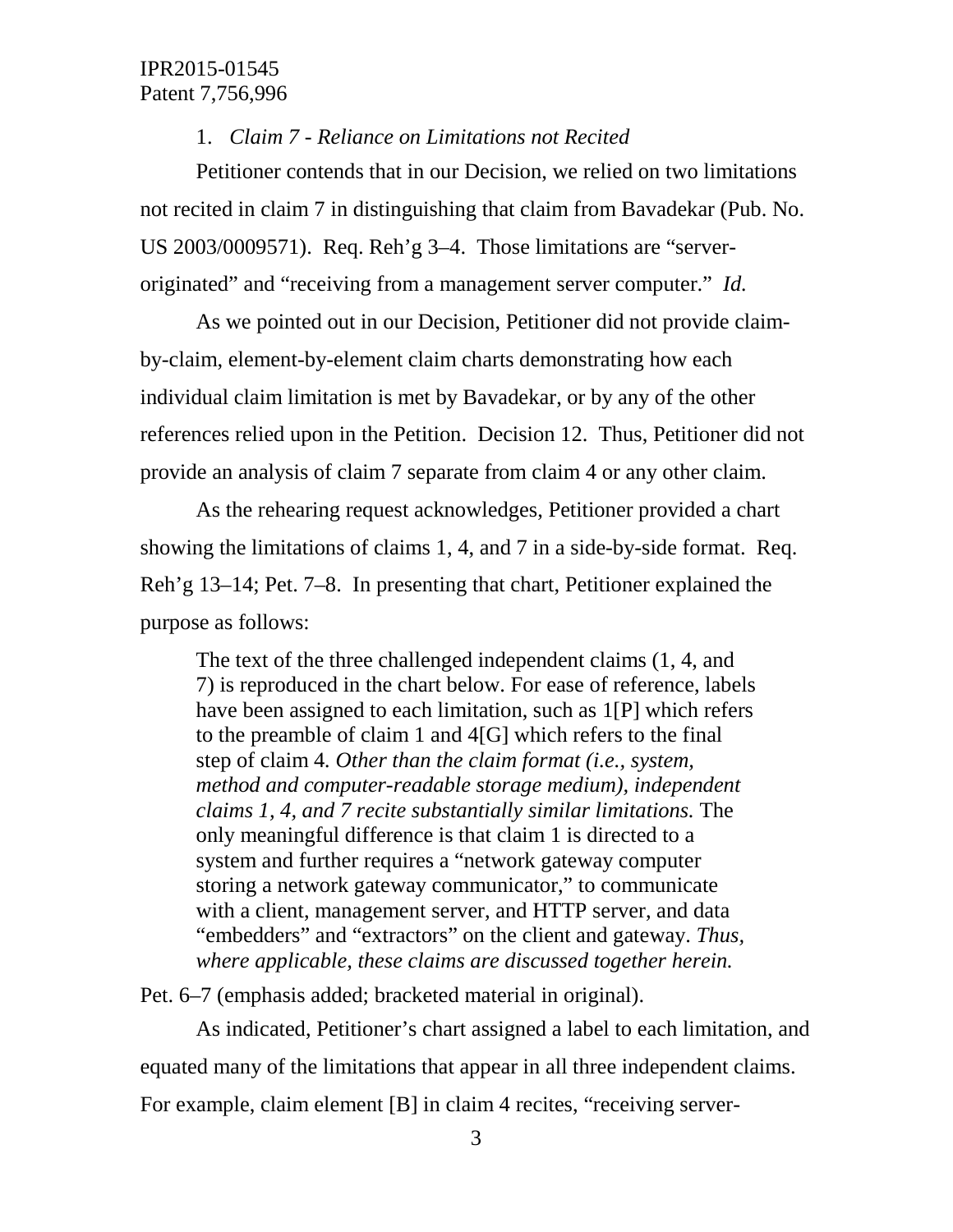originated non-HTTP management data from a management server computer intended for at least one client computer." According to the chart, this term or its equivalent is present in all three independent claims. Pet. 7– 8.

The chart, and Petitioner's accompanying explanation, are discussed and relied upon in the Decision at pages 13–14. Based on Petitioner's representations and the fact that Petitioner's analysis treated the common elements together, we discussed claims separately only where differences were relied on by Petitioner. Decision 13.

Petitioner's anticipation challenge based on Bavadekar discusses claims 4 and 7 together. Pet. 14. Specifically, as to the above claim element [B] limitations "server-originated" and "receiving . . . from a management server computer," Petitioner's analysis in relation to Bavadekar does not distinguish between claim 4 and claim 7. Pet. 15–17. Consequently, our Decision took this into account and treated those claims together. Decision  $12-16.$ 

Petitioner's rehearing request asserts that this was error. Req. Reh'g 3–5. Petitioner now asserts that the Petition "pointed out the differences between claims 1, 4, and 7." *Id*. at 13. Petitioner cites to the statement, quoted above, that the "only meaningful difference is that claim 1 is directed to a system, and further requires a 'network gateway computer . . . .'" *Id*.

Because this argument addresses the "network gateway" recitation in claim 1, not the two claim differences the rehearing request alleges the Board misapprehended or overlooked in considering claim 7, we do not find it persuasive. Nor are we persuaded by Patent Owner's alternative argument based on a section heading in its Petition, where square brackets were used

4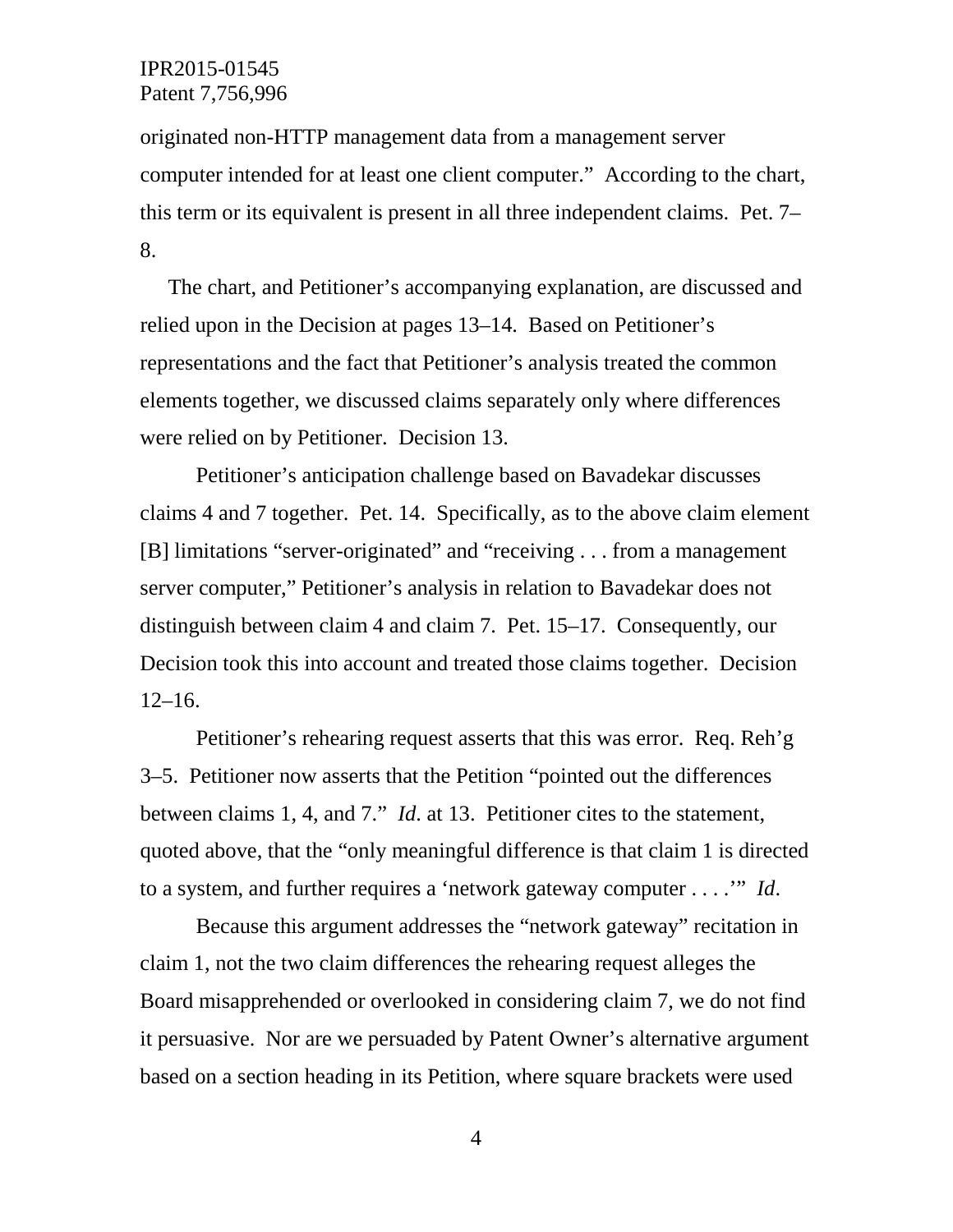to indicate the differences in language between claims 4 and 7 discussed *supra*. *Id*. at 14. The analysis that followed this heading did not discuss the claims separately and did not distinguish between them. Pet. 15–17.

In summary, we conclude that the differences in language between claims 4 and 7 that Petitioner cites in its rehearing request were not relied on in the Petition; in fact, Petitioner told the Board that the claims "recite substantially similar limitations." Accordingly, the alleged distinction relied on now could not have been overlooked or misapprehended by the Board in its Decision.

# *2. Claim 7 – Improperly Limited to a Particular Embodiment*

 Petitioner contends that the Board improperly limited claim 7 by requiring a management server separate from the gateway that receives management data. Req. Reh'g 4–8. Also, according to Petitioner, claim 7 "should not be limited to embodiments where the management data and HTTP messages are generated by different computers." *Id*. at 8.

In the Decision, we explained that our rationale for distinguishing Bavadekar was based on the claims:

Patent Owner points out that in Bavadekar, the same computer that generates the message also generates the HTTP packet with the message as the payload. [Prelim. Resp.] at 16. As a result, message data is never "received from" the management server computer *as these claims require*. *Id.* at 17. We find this argument persuasive. In the '996 patent, the management server is separate from the gateway that receives the management data. *See* Fig. 3, reproduced *supra*. *The claims reflect this by reciting "receiving server-originated non-HTTP management data from a management server computer intended for at least one client computer."* Petitioner has failed to show that this element is met by Bavadekar.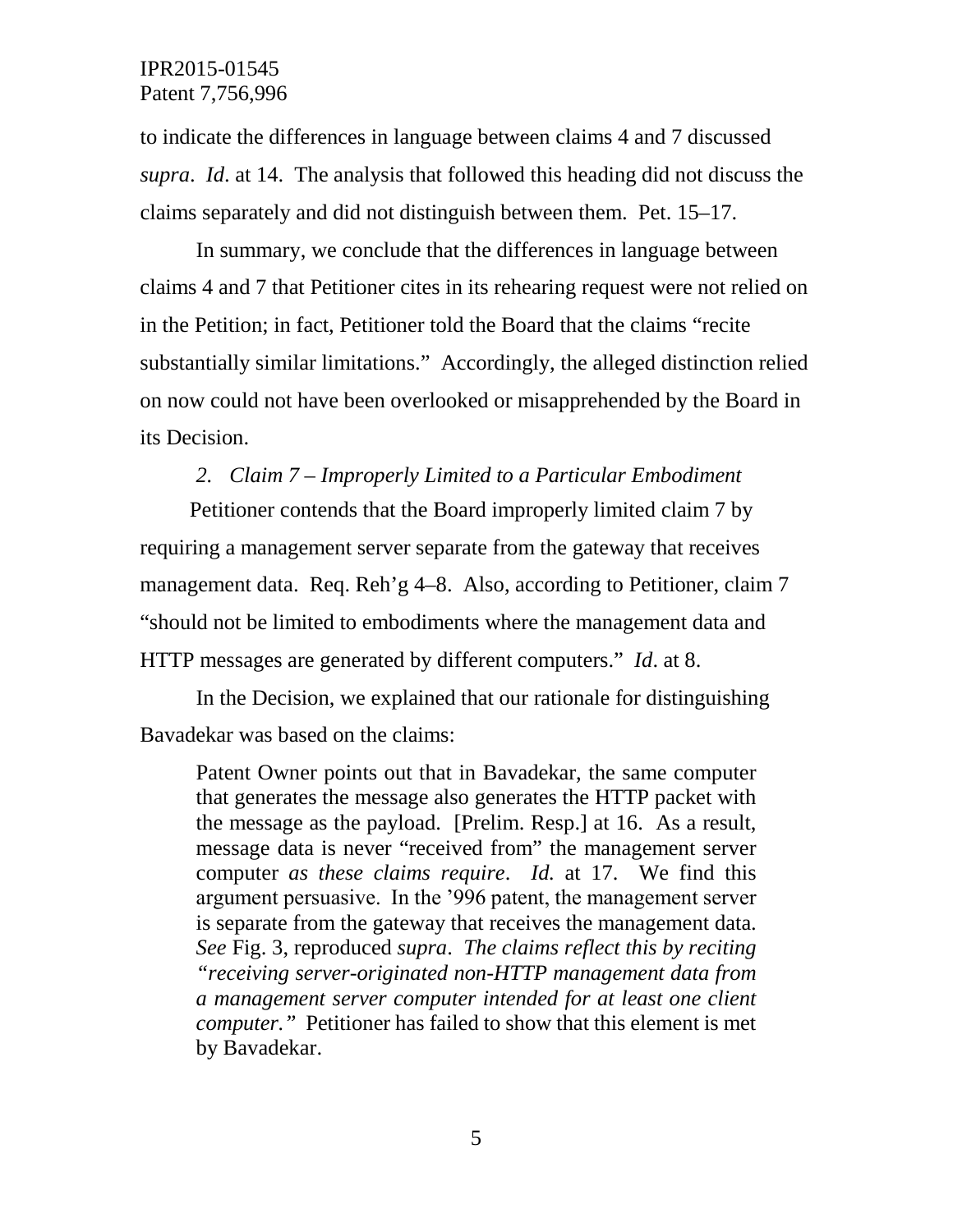Decision 14 (emphasis added). This explanation shows that we were relying on specific claim language requiring "receiving" non-HTTP management data, which we determined was not met by Bavadekar because there the same computer generates the message and the HTTP packet with the message as its payload.

Thus, we are not persuaded that there was an improper reading of limitations from the embodiments into claim 7 as Petitioner asserts. Req. Reh'g 5–8. Petitioner's argument on this issue amounts to a disagreement with the Board's findings regarding Bavadekar, and is not persuasive that anything was overlooked or misapprehended by the Board.

#### *3. Improper "Implicit" Construction of Management Data*

Petitioner admits that neither party provided a proposed construction of the term "management data." Req. Reh'g 8. Nevertheless, Petitioner asserts that the Board's "interpretation" is not supported by "substantial evidence."

Our rules require that a rehearing request "must specifically identify all matters the party believes the Board misapprehended or overlooked." 37 C.F.R. § 42.71(d). Petitioner did not propose a construction for this term, and, therefore, cannot show that something was overlooked. Petitioner instead presents an analysis of the term "management data" that was already considered by the Board in denying the Petition. Req. Reh'g 9–10.

Petitioner's argument on this issue amounts to a disagreement with the Board's conclusion, and is not persuasive that anything was overlooked or misapprehended.

6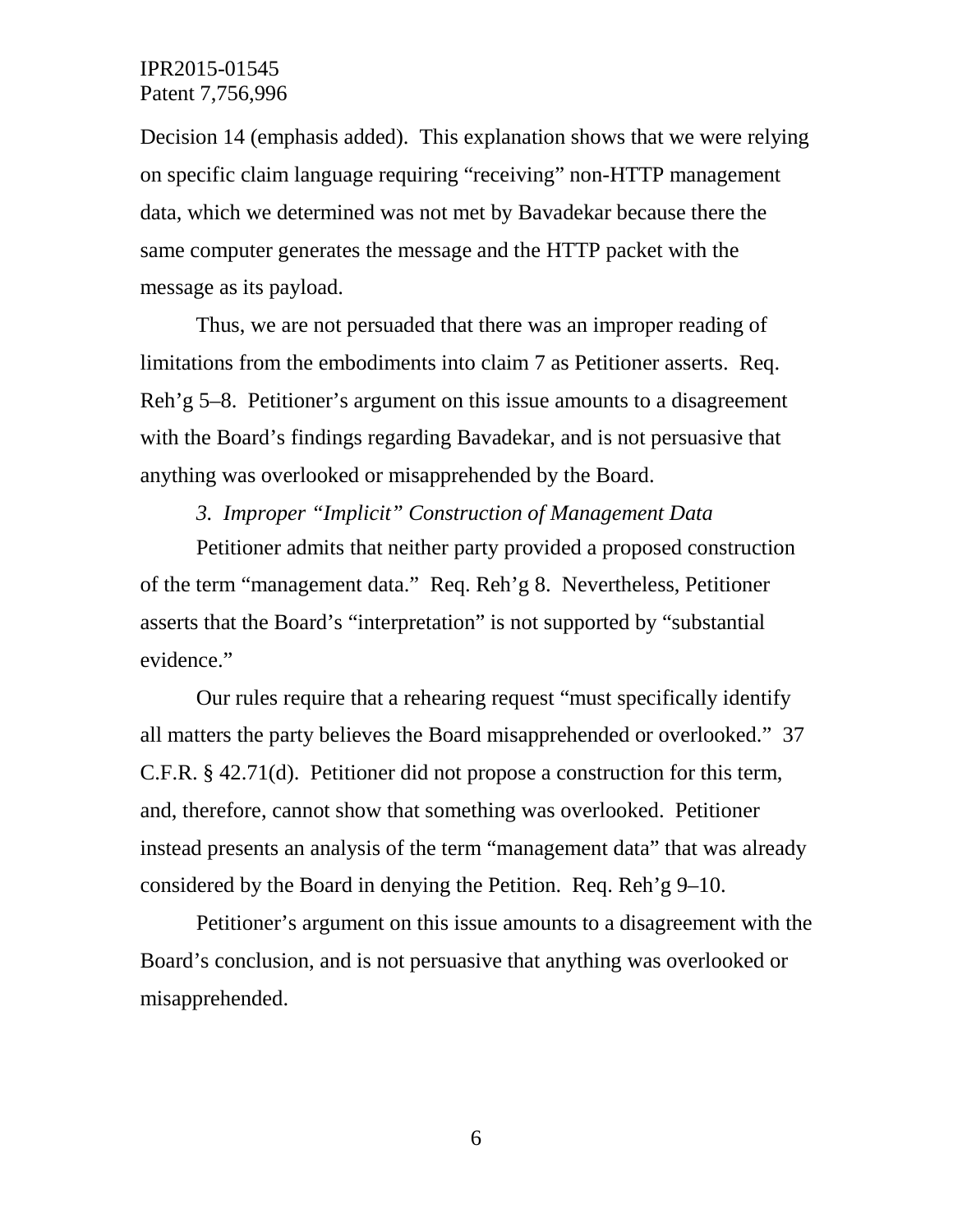### *4. Claim 4 – Improperly Limited*

Petitioner's assertion that claim 4 was "improperly limited" by the Board tracks its arguments pertaining to claim 7, *supra*. Req. Reh'g 12–13. For the reasons discussed, we are not persuaded that anything was overlooked or misapprehended.

## *5. Other Arguments*

We have considered Petitioner's other arguments (Req. Reh'g 13–15) and do not find them persuasive.

### **CONCLUSION**

Petitioner has not carried its burden of demonstrating that our Decision denying institution of *inter partes* review of claims 4–7 of the '996 patent misapprehended or overlooked any matters or that the Board abused its discretion. 37 C.F.R. § 42.71(d).

#### ORDER

For the foregoing reasons, Petitioner's Request for Rehearing is *denied*.